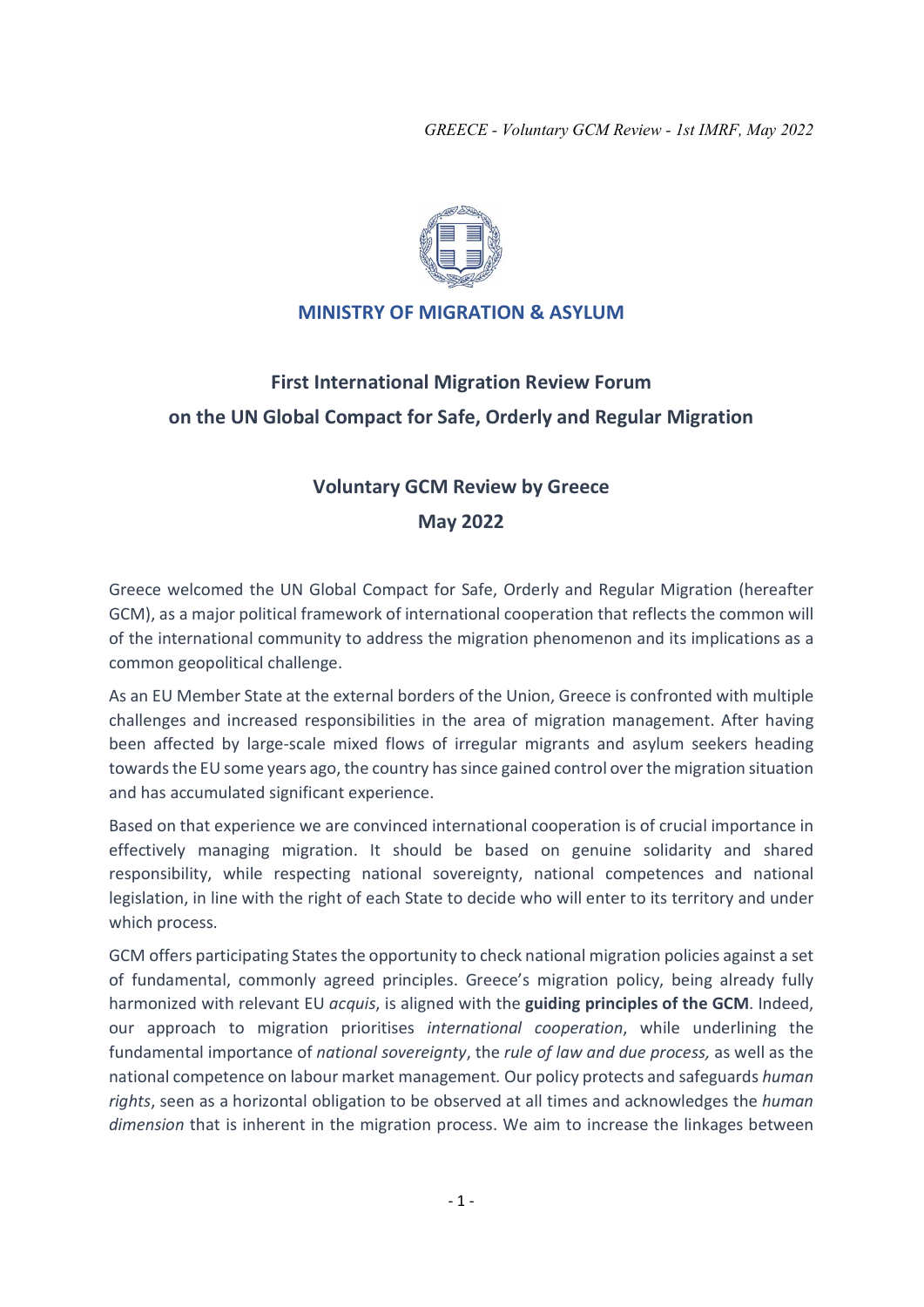migration and development policy in the framework of a whole-of-government approach and to involve all relevant stakeholders in a well-organised whole-of-society approach. Finally, our national migration policy remains gender-responsive and is child sensitive, placing the best interest of the child at the center of all our efforts.

Working towards the fulfillment of the objectives of the GCM is a dynamic on-going process, with the efficient coordination of actions and stakeholders being a key element. This is facilitated in Greece by the establishment of the Ministry of Migration & Asylum, a dedicated Ministry tasked with policy design and implementation in the respective areas, in close cooperation with the Ministry of Foreign Affairs, the Ministry of Citizen Protection and competent sectoral Ministries. It is worth mentioning that, in addition to the central supportive units, the Ministry of Migration & Asylum includes a General Secretariat for Migration Policy, a General Secretariat for the Reception of Asylum Seekers, as well as two Special Secretariats which reflect respective policy priorities: a Special Secretariat for the Coordination of Stakeholders and another one for the Protection of Unaccompanied Minors.

We wish to highlight the establishment of the Special Secretariat for the Protection of Unaccompanied Minors in 2020, within the Ministry of Migration and Asylum, as a flagship initiative and a **good practice** that has contributed significantly to the improvement of the child protection system in Greece. The Secretariat, as a designated authority for all matters concerning the protection of unaccompanied children, is competent for the development, implementation and supervision of the National Strategy for the protection of the unaccompanied and separated minors living in Greece. It manages accommodation and relocation requests according to needs and assessment of the best interest of the child, defines and supervises quality standards for the operation of accommodation facilities, supports social integration and safeguards the protection of unaccompanied minors residing in Greece, in cooperation with NGOs and international organizations. The Secretariat has undertaken a number of initiatives, including the abolition of the protective custody at police stations and the establishment of a National Emergency Response Mechanism for Unaccompanied Minors in precarious living conditions. Moreover, since September 2021, the Secretariat is also competent for the guardianship of unaccompanied minors.

Regarding the overall national migration policy, the following are top priorities for Greece:

- Border protection in compliance with international law
- Combatting trafficking in human beings and migrants' smuggling
- Preventing irregular migration and enhancing return and reintegration
- Protection of unaccompanied minors
- Social Integration of migrants and refugees
- Legal migration with a focus on pathways that contribute to development, including migration for temporary employment to meet both labour market needs and migrants' expectations or for investment activities.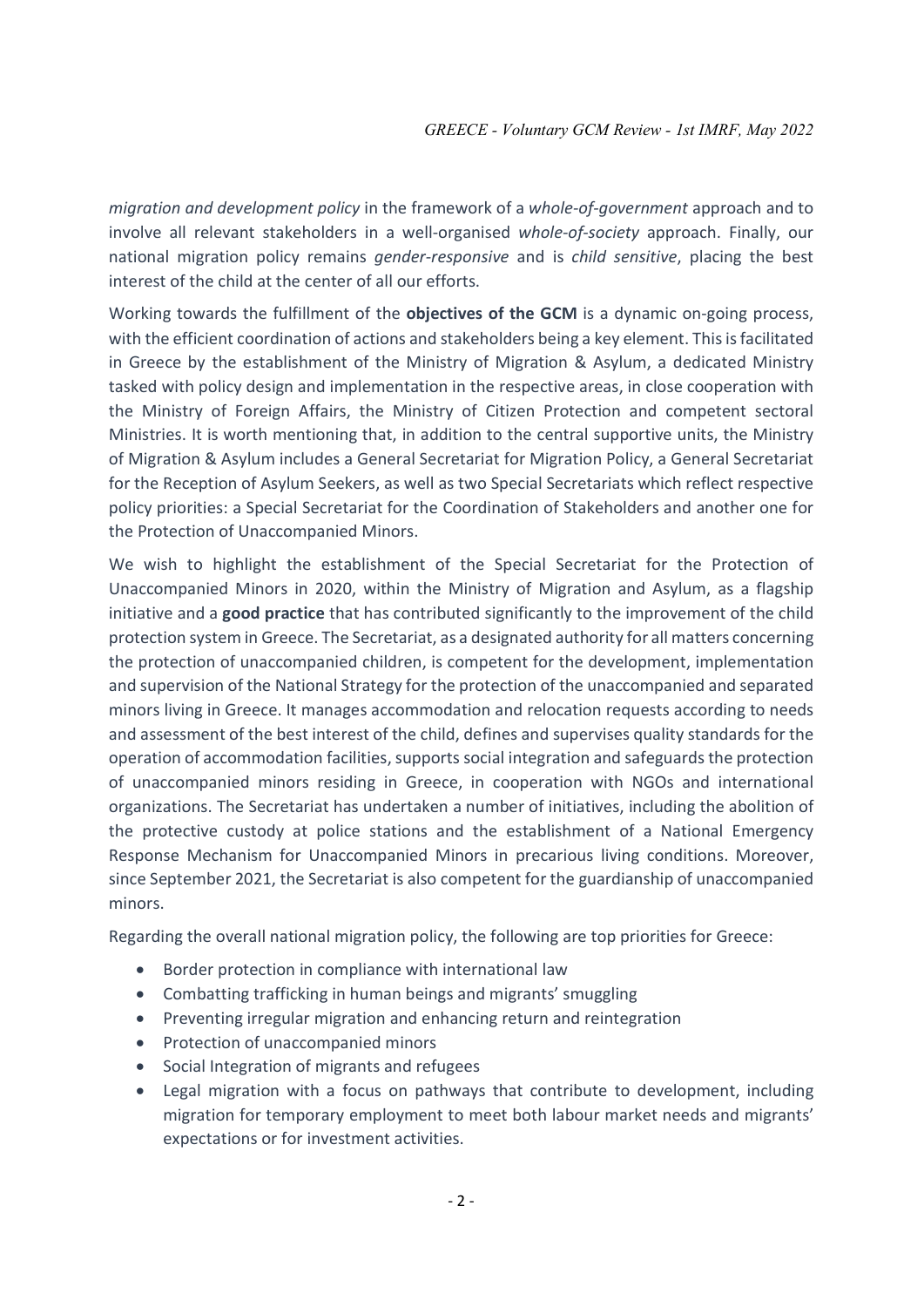Without losing sight of the strong interdependence between the 23 GCM objectives, special emphasis is placed on those objectives that are most relevant to the abovementioned national priorities. In this spirit, the present contribution, based on various inputs from Ministries with competences pertaining to migration policy, updates our previous contribution to the 2020 relevant regional GCM review, and focuses on selected key objectives of the GCM.

## Objective 1. Collect and utilize accurate and disaggregated data as a basis for evidence-based policies.

Greece fully implements the European Regulation on migration and international protection statistics, as in force, and is in close cooperation with Eurostat, as well as the OECD, for producing and disseminating reliable migration statistics. We focus on producing more timely and policyrelevant migration data and on increasing the transparency and promoting the dissemination of this data. For this purpose enhanced cooperation has been established between the Ministry of Migration & Asylum and relevant authorities of other Ministries, in particular the Hellenic Police and Coast Guard, as well as the Hellenic Statistical Authority.

On a monthly basis newsletters are uploaded on the website of the MMA presenting statistical and analytical data on migration flows, arrivals in the country, situation in the reception facilities, figures regarding processing of applications for legal residence and asylum and trends in migration and asylum procedures, including main nationalities. A press release is also published with a synopsis of the developments.

National authorities make use of various sources from EU and international organizations that offer valuable information about different routes, patterns and profiles regarding movements from countries of origin and transit countries to the EU, thus contributing to establishing evidence-based migration policies at national level.

## Objective 2. Minimize the adverse drivers and structural factors that compel people to leave their country of origin.

Greece is actively engaged in the on-going Regional Processes for the cooperation between the EU and third countries in migration. In this framework, we support the implementation of capacity-building projects and other initiatives that contribute to the socio-economic development of origin countries with the aim to address the so-called "push factors". These initiatives need to be implemented in accordance with the conditionality principle, to ensure effective cooperation between origin and destination countries on all the dimensions of migration management, including the most challenging ones, such as return and readmission.

A new model of migration policy towards main countries of origin has been promoted aiming at better cooperation in the field of migration and mobility, including returns. In this respect,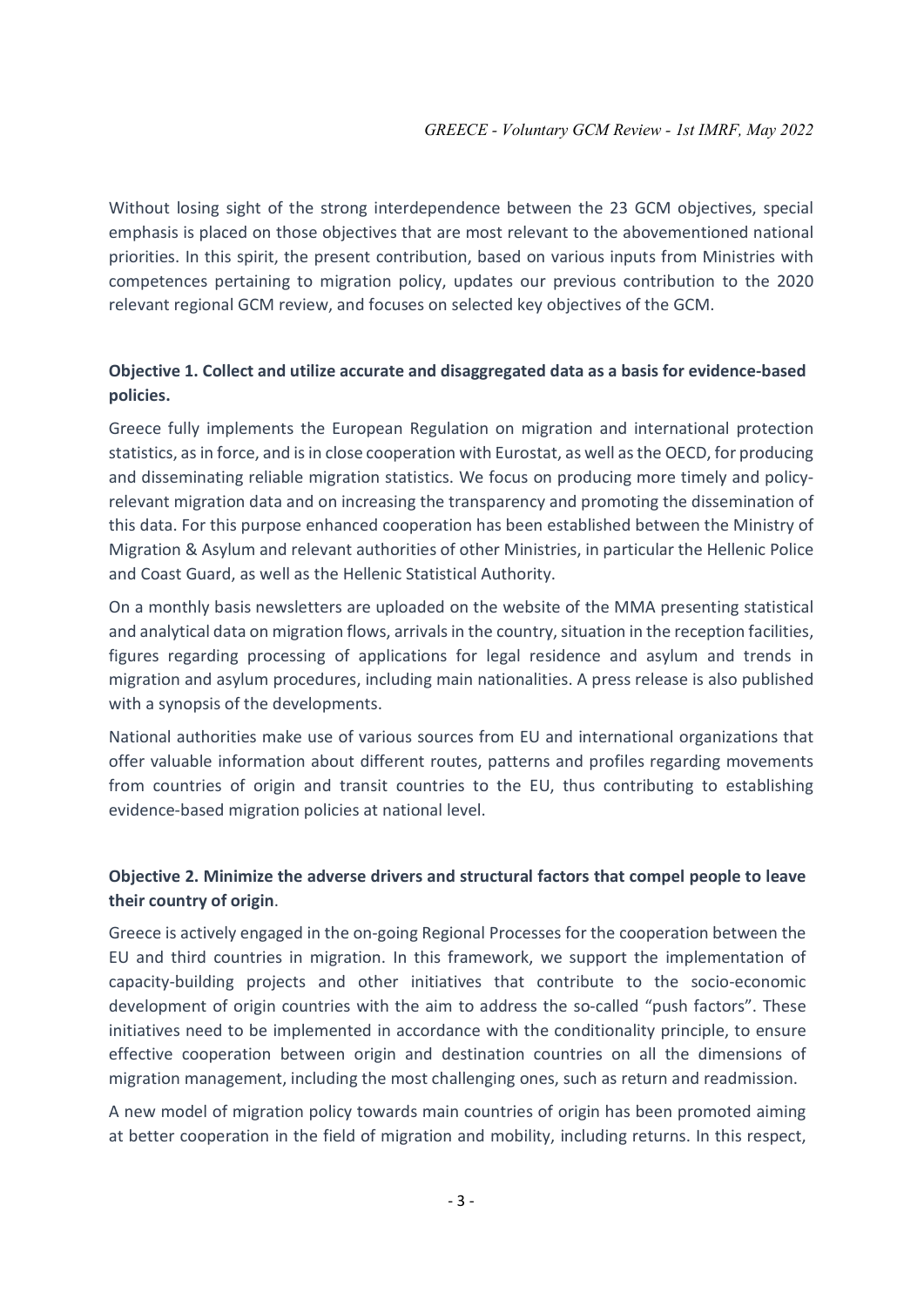circular migration schemes are expected to facilitate the transfer of know-how to the migrants' origin communities while producing benefits for the national economy. By engaging in bilateral meetings at highest level and with the assistance of diplomatic authorities, Greece developed initiatives with specific migrants' origin countries of interest, resulting in bilateral commitments to the benefit of both sides. As a result, in February 2022, a Memorandum of Understanding on migration and mobility was signed between Greece and Bangladesh, as well as a Declaration of Intent on migration and mobility between Greece and Pakistan and between Greece and India.

#### Objective 5. Enhance availability and flexibility of pathways for regular migration.

Greece pays particular attention to the availability of regular migration options and pathways. In this respect, legislation and actions are being developed with the aim to: a) facilitate migration for studies to Greek Universities and other educational institutions, through -inter alia - an accelerated and facilitated visa and permit processing for students; b) facilitate family reunification, in respect of the right to family life, while ensuring appropriate living conditions for family members who are allowed to migrate to Greece; c) promote migration for investment to real estate and other forms of investment (e.g. direct or indirect investments to enterprises or the stock market); d) develop accelerated and facilitated visa and permit processing for business executives under a new business short stay visa program. In addition, we aim to further promote the long-term residence statuses provided for by Immigration Law and in particular EU long-term and "second generation" permits, which grant non-EU citizens, rights similar to those of Greek and EU citizens.

Recognizing the importance of transnational cooperation in promoting organized and safe migration, Greece is engaged in the implementation of bilateral agreements, such as the one with Canada on Youth Mobility, the one with Albania on Seasonal employment of labor force and the one with Egypt on the Promotion of bilateral cooperation concerning labor matters, which is expected to be expanded into a new framework for the invitation of seasonal workers in the agricultural sector. Such agreements could provide for labour mobility schemes, such as seasonal or temporary employment, that meet the national labour market needs and skills supply and could facilitate cooperation on all areas of migration management, including safe and dignified return and reintegration. It is also worth mentioning that a recent amendment of the Greek Immigration Law facilitates seasonal employment of third country (non-EU) citizens, who, now, have the possibility to reside in Greece for a period of up to nine (9) months in total, per period of twelve (12) months, as seasonal workers in the agricultural sector.

Furthermore, the innovative scheme for Digital Nomads offers the opportunity to third country citizens who are self-employed, entrepreneurs, employees or freelancers to reside in Greece, under specific conditions. It aims at attracting high-skilled and high-income nomads and, at the same time, enhance the visibility and the attractiveness of Greece to the new Global Digital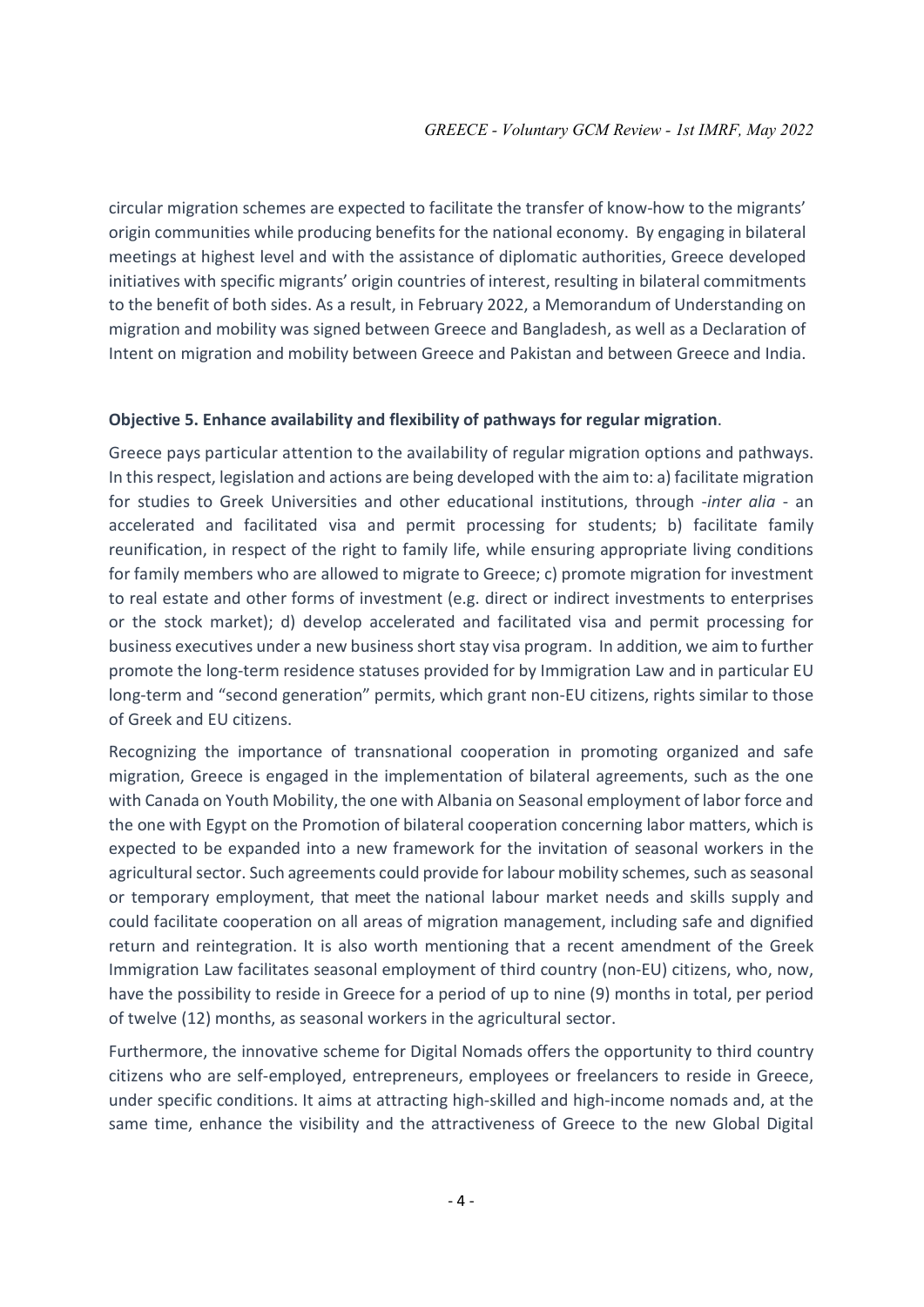#### Economy.

Greece has responded swiftly to the COVID-19 pandemic. In terms of migration management, the Ministry of Migration & Asylum has taken all the necessary measures in order to safeguard the rights of third country citizens, legally residing in Greece, by extending the validity of respective residence titles, i.e. national D visas (required in specific cases, including seasonal work), or residence permit. These measures allowed interested third country citizens to apply for a residence permit or its renewal at a later stage, without any administrative sanctions being imposed on them due to delayed submission of the application. In parallel, applicants may submit any additional supporting documents in relation to pending applications for granting a residence permit only by registered mail, thus avoiding physical contacts with immigration authorities. The Ministry of Migration & Asylum has updated the IT migration system introducing the on-line application for residence permits, which would require applicants' physical presence only for the purpose of collecting the necessary biometric data.

#### Objective 9. Strengthen the transnational response to smuggling of migrants.

The fight against smugglers is a priority for Greece. We have been active at European level but also in regional cooperation networks to reinforce action, including the implementation of initiatives in the countries of origin and transit

Greece has a firm position against the activities of migrants' smugglers which represent a threat to migrants themselves, as well as to law enforcement, migration and asylum services. Within the framework of the National Strategy for Integrated Border Management, two important strategic objectives have been set: a) the dismantling of organized criminal networks with crossborder action and b) the strengthening of on-going law enforcement operations at the external borders. The Hellenic Police implements preventive and repressive actions to deal with smuggling of migrants and other forms of cross-border crime. In this regard, the analysis of information and relevant common databases is being used, while emphasis is given to the training of staff.

Enhanced intelligence concerning the routes, profiles, modus operandi and networks of smugglers is a necessity in order to monitor and confront their criminal activities. To combat migrants' smuggling, Greece is cooperating with the other EU Member States and relevant EU Agencies, such as Europol and the European Border and Coast Guard Agency, inter alia, by conducting joint operational actions. Through this kind of cooperation, we aim to promote communication with neighboring non-EU countries, as well.

Objective 10. Prevent, combat and eradicate trafficking in persons in the context of international migration.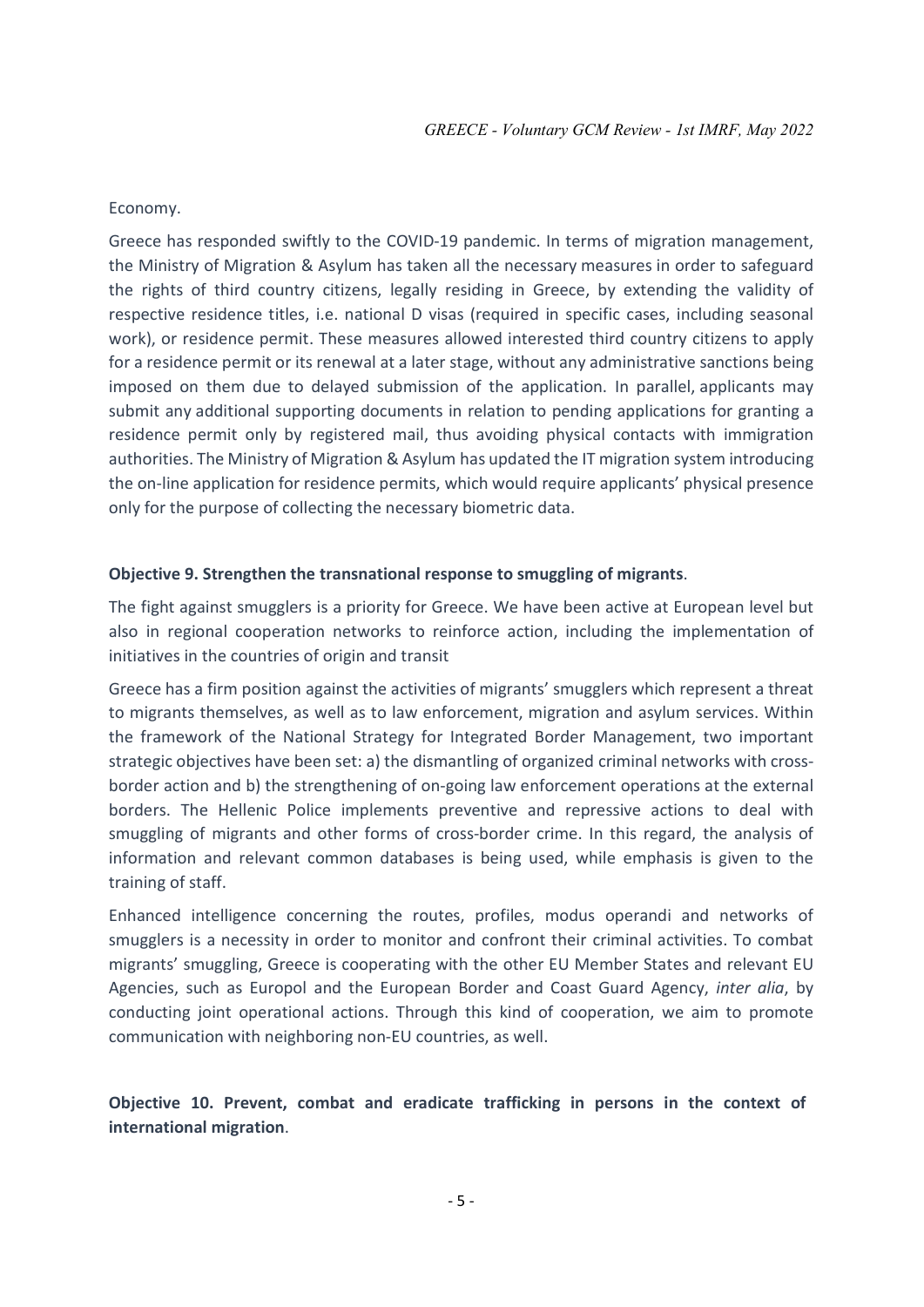Trafficking in human beings is a transnational, multifaceted criminal phenomenon that requires national mobilization and international cooperation. The national legal framework for combating Human Trafficking is fully harmonized with international conventions and EU acquis. The Office of the National Rapporteur on Trafficking in Human Beings, established within the Ministry of Foreign Affairs, was mandated to cooperate with all competent Ministries and State agencies, as well as International Organizations and civil society stakeholders. In this framework and in collaboration with the National Rapporteur on Trafficking in Human Beings, a Special Working Group was set up in July 2021 to protect victims of trafficking in human beings, in order to achieve a comprehensive picture and assessment of the situation in Greece. The aim is to form a forum for communication, exchange of ideas and practices and formulation of guidelines by the service agents with similar competencies, as well as to achieve a well-documented analysis of the situation, highlighting good practices and weaknesses in the implementation of anti-trafficking legislation.

In parallel, the Hellenic Police Headquarters monitors the national and international developments regarding human trafficking and utilizes relevant reports of international organizations (Europol, Eurojust, Selec, UNODC, etc.) in order to efficiently direct first-line services and, thus, optimize efficiency in locating, managing and investigating relevant cases. The Hellenic Police, as well as other State agencies involved in the fight against human trafficking cooperate closely with civil society actors to ensure the provision of assistance and protection to victims of human trafficking.

Furthermore, in July 2021 the National Strategy to combat Human Trafficking 2021-2025 was presented by the Greek Ministry of Citizens' Protection. In line with the commitment of the Greek State to prevent and deal with all forms of crime, especially those with a strong social impact, the strategy sets out the following six main priorities: a) Better coordination and strengthening of the operational capacity of the Hellenic Police in combating human trafficking, b) Timely identification and protection of victims, with emphasis on preventing Secondary Victimization, focusing on minors, especially those coming from vulnerable social groups, c) Preventing trafficking in human beings and protecting vulnerable groups from possible victimization, d) Combating effectively the organized human trafficking networks, e) Strengthening cooperation among competent services f) Strengthening cross-border cooperation on cases involving transnational criminal groups.

In this respect, it is worth mentioning that the operation of the National Emergency Response Mechanism (NERM), by the Special Secretariat for the Protection of Unaccompanied Minors of the Ministry of Migration & Asylum aims to create a safety net and offer protection to the most vulnerable of UAMs, i.e. those who are homeless or in precarious accommodation conditions, such as children temporarily accommodated by unrelated adults, living in squats or in makeshift constructions. These children are in grave risk of falling victim to trafficking networks and being subject to abuse, violence, or exploitation and are often trapped in forced labour, criminality,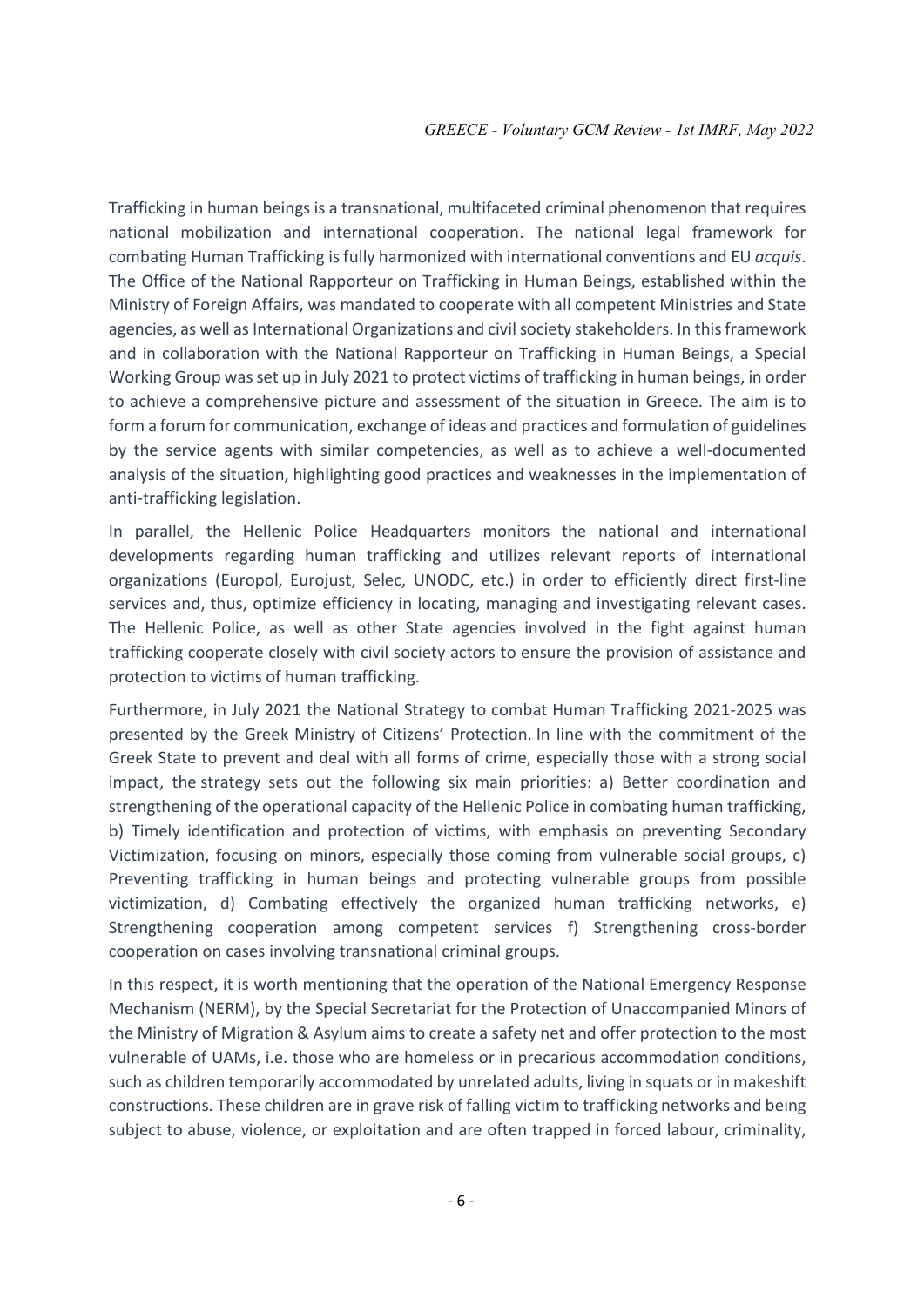or sexual work. NERM aims at the timely identification of children in need or at risk, including child victims of trafficking, and ensures immediate intervention and protection. Therefore, NERM stands as a preventive measure against trafficking, by offering protection to a hitherto, largely undetected population, namely unaccompanied children who have entered Greece irregularly and most of whom would, otherwise, remain unregistered, not being able to access any services.

#### Objective 11. Manage borders in an integrated, secure and coordinated manner.

Greece places particular emphasis on managing our borders, which are also the external borders of the European Union. Our country implements the Regulation (EU) 2019/1896 on the European Border and Coast Guard, which includes the European Integrated Border Management (articles 3 and 8). The National Strategy for Integrated Border Management was developed in 2019 and consists of the following measures and activities: border controls, risk analysis, information exchange, inter-service cooperation, cooperation with EU institutions, cooperation with third countries, technical and operational equipment, returns of third-country nationals, the use of advanced technology and regular evaluation. As part of this National Strategy, fundamental rights, education and training, as well as research and innovation, become key elements.

The National Strategy will be updated for the period 2021-2027 and shall also include adoption of a contingency plan for the management of national borders and return. The National Contingency Plan will foresee, among others, (a) the indicators which will trigger its activation b) the necessary measures to be enforced in critical situations, both on a national, regional, and local level – staff reinforcement and equipment allocation, Joint activities, establishment of Command and Control Centers, as well as (c) the specific responsibilities and the level of involvement of each competent Authority.

In addition, the process for the development of a National Integrated Maritime Surveillance System is in progress. This is a project that ensures the information on the situation in the maritime field of responsibility of the Coast Guard in real time and on a 24-hour basis. It will actively contribute to the management of migratory flows and will maximize the effectiveness of measures to protect human life at sea. It should be emphasized, that the actions taken by the Greek authorities particularly at the sea borders are carried out in full compliance with the country's international obligations as provided for in the UNCLOS, the International Convention for Safety of Life at Sea and the International Convention on Maritime Search and Rescue, and in accordance with European legislation.

The humanitarian commitment of the Hellenic Authorities has resulted in saving thousands of migrants' lives since 2015. This has been achieved within a particularly complex and volatile operational environment with intended misleading information emanating in most cases by the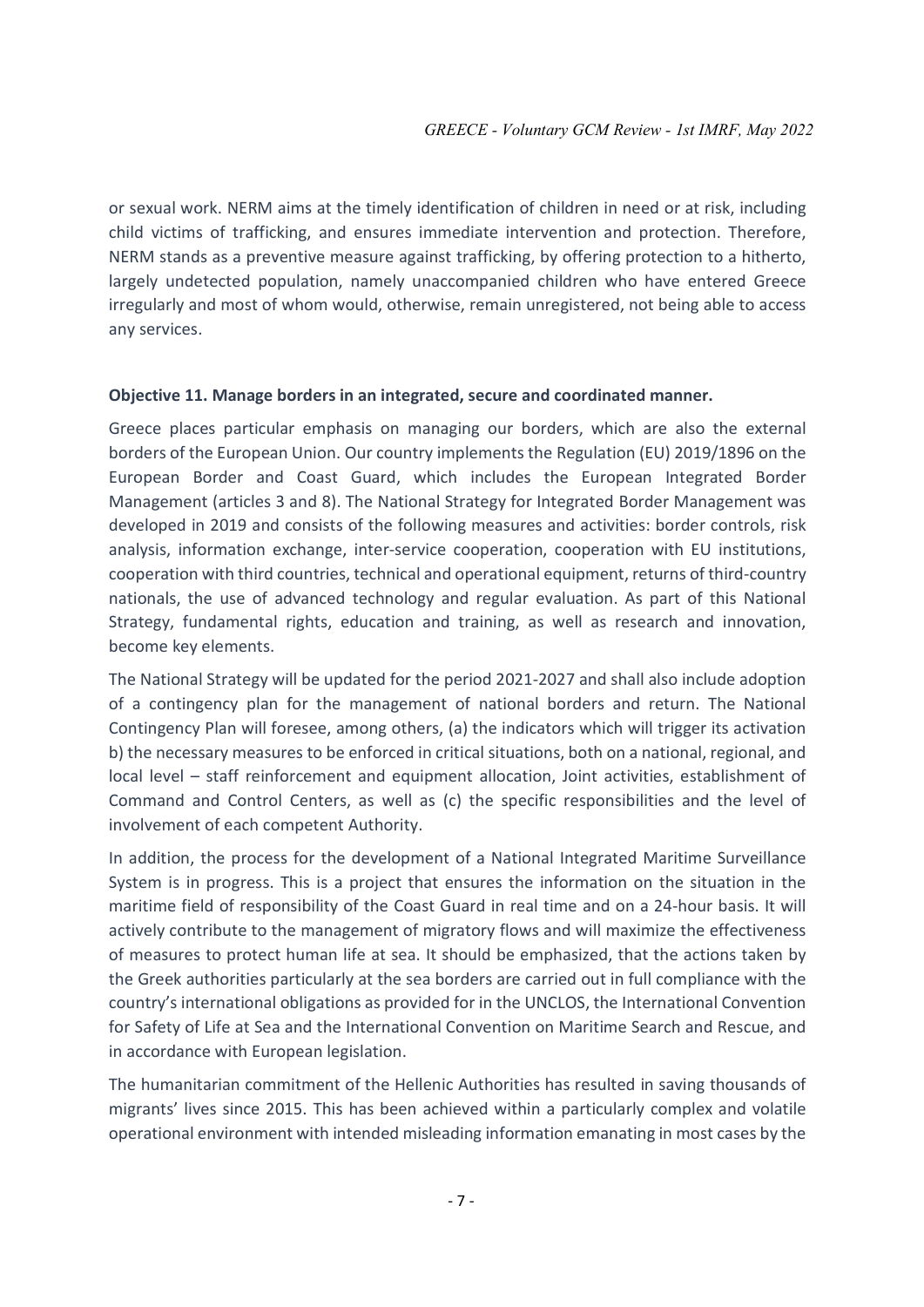smugglers networks and by those supporting them.

#### Objective 15. Provide access to basic services for migrants.

National legislation safeguards human rights of all migrants, as well as access to basic services, with a special emphasis on the needs of children in the migration process. The Immigration and Social Integration Code (Law 4251/2014, as in force) stipulates that minor third country citizens residing in Greece are subject to the same requirement of compulsory education as Greek citizens and have unlimited and free access to the activities of school or academic communities. Accordingly, migrants' children may be enrolled to public schools irrespective of their parents' or guardians' resident status and even without possessing all required documentation, whereas the enrollment to schools of irregularly migrant children must be always facilitated. The Greek Ministry of Migration & Asylum and the UN Children's Fund (UNICEF) have signed a MoU for the realization of the "All children in Education initiative for refugee and migrant children in Greece 2021-2024", aiming to facilitate smooth access to school and the continuous attendance of refugee and migrant children.

Third country minors have also full access to public health services, while all third country citizens have free access in case of emergency. The Code also facilitates the access of those third country citizens who fulfill the relevant requirements to long-term resident statuses (in particular EU long-term and "second generation" permit) that are associated with increased rights, similar to those of Greek citizens. The Code aims to ensure the legal status of residence of third country citizens and facilitate migrants in vulnerable situation in maintaining or regaining legal status of residence, which is critical when it comes to exercising their rights and lifting exclusion from their access to social goods and services (education, labour market, public health services etc).

Furthermore, the Migrant Integration Centres (MICs) operating across the country provide a number of specialized services to third country citizens, while the provision of intercultural mediation services has been strengthened through the implementation of a relevant programme funded by the European Social Fund. Services include language courses, actions to promote migrants' access to the labour market and facilitate networking. It is worth mentioning that specific guidelines for the protection against COVID-19, translated in six (6) languages have been forwarded to the MICs, so as to reach the migrant communities.

Noteworthy that, to ensure that all migrants have access to vaccination against COVID-19, it was foreseen that anyone, regardless of residence status, can apply for a temporary social security number, as well as the possibility for migrants and refugees to receive a digital vaccination certificate.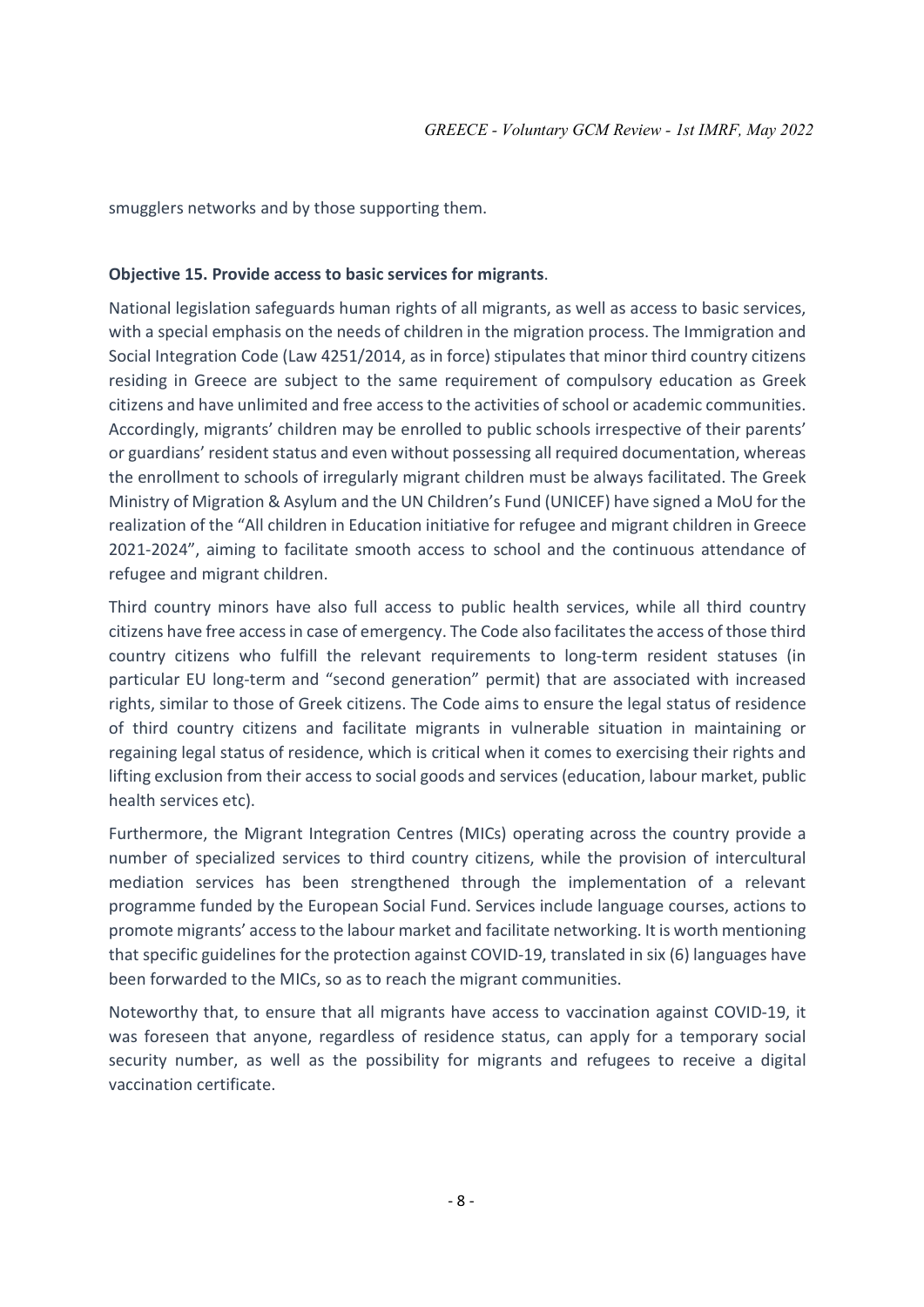#### Objective 16. Empower migrants and societies to realize full inclusion and social cohesion.

At institutional level, a Deputy Minister in charge of integration, as well as unaccompanied minors, has been appointed in the Ministry for Migration & Asylum, thus indicating the priority accorded to this policy area.

A new, holistic and coherent Integrated Action Programme for the Social Integration of migrants and beneficiaries of international protection in Greece, for the period 2021-2027 is being developed, with technical support by the International Organization for Migration. In November 2021 the National Strategy for Social Integration was published, covering also the integration of applicants and beneficiaries of international protection. The strategy is being implemented through various programs and actions, at national and local level, aiming at partnership-based social integration. They combine –among others– vocational training, job counseling, traineeship, skills certification etc. with a view to reduce inequalities between natives and thirdcountry nationals.

To further promote migrants' integration, a number of actions and programmes are being implemented or planned, such as, for example, the training of intercultural mediators and their placement in Community Centres and Migrant Integration Centres, the initiative to offer "intercultural tours" by migrants and refugees to museums and archaeological sites of Athens, as well as a sensitization and awareness-raising campaign addressed to the receiving society on issues of migration and integration. Furthermore, the so-called "second chance" schools, that were initially established for native Greeks who have dropped out of school and who later wish to complete it, are now also open to all categories of migrant students.

Through targeted actions, supported by EU funds, the active participation of migrants in local administration is also promoted, as well as the empowerment of migrant women with the assistance of integration networks at local level.

## Objective 21. Cooperate in facilitating safe and dignified return and readmission, as well as sustainable reintegration.

An effective return policy is indispensable for managing migration. As an EU Member-State, Greece supports the need for a strengthened European return policy, including a Common European Return Mechanism. In our view, the European Border and Coast Guard Agency, through its new return mandate, as well as the European Network of Immigration Liaison Officers deployed in third countries have an important role to play in promoting effective return and readmission of third country nationals who do not have the right to stay in the territory of EU Member States.

To achieve better results in the field of return and readmission, cooperation between origin and destination countries needs to be based on mutual understanding of priorities and challenges